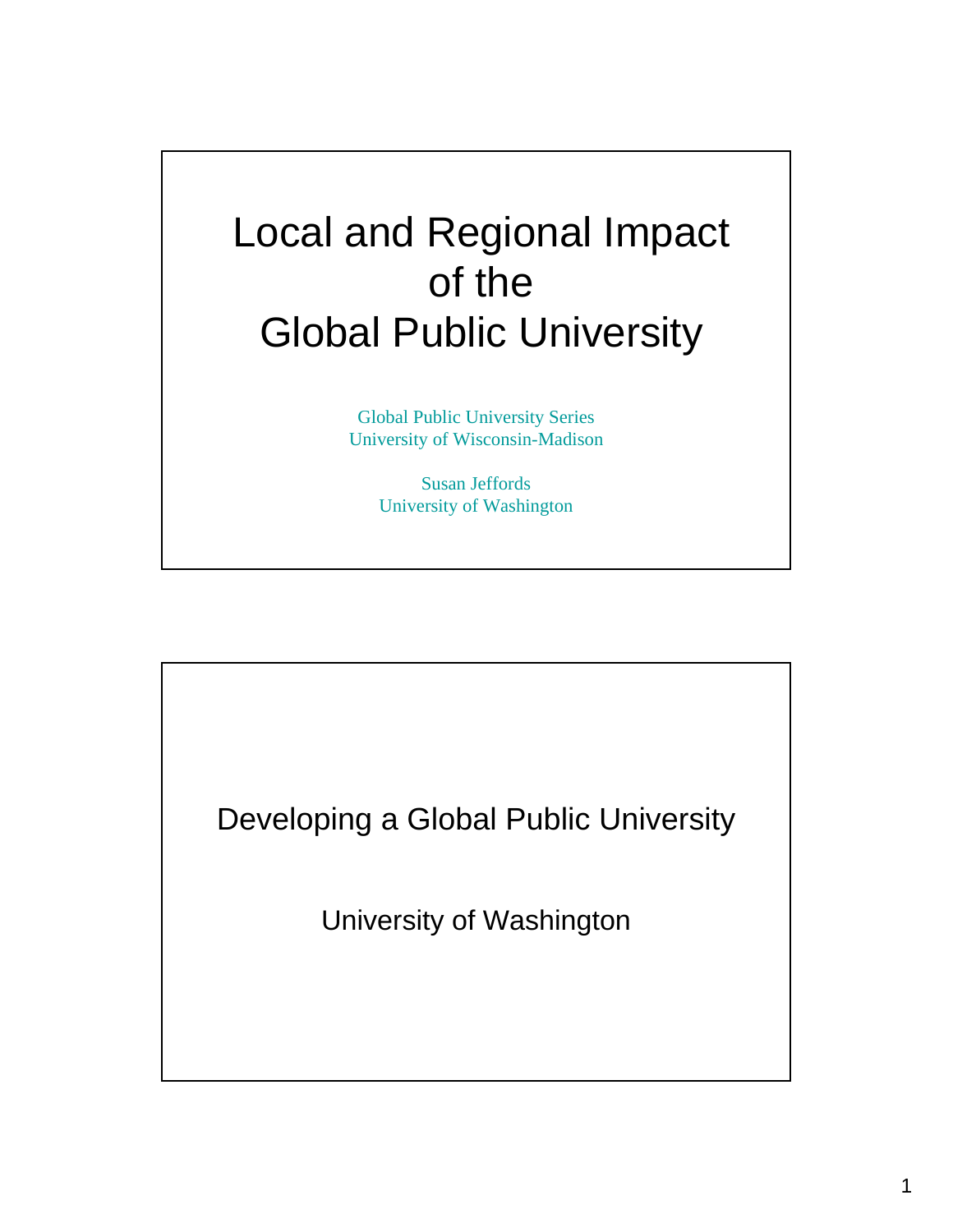### From a University with International Activities to a "Global Public University"

#### • UW already an international university

- Teach 71 languages
- Over 100 years of teaching classes with international focus
- Over 80 university-wide exchange agreements
- Jackson School of International Studies • 8 federally-funded Title VI Centers
- Department of Global Health
- Leads the U.S. in Peace Corps volunteers
- Ranks in top 20 U.S. institutions in

student study abroad



# Goal of Becoming a Leading Global **University**

- New vision statement
- Create Office of Global Affairs
- Vice-Provost for Global Affairs
- Develop web-site, database, research
- Articulate strategic goals

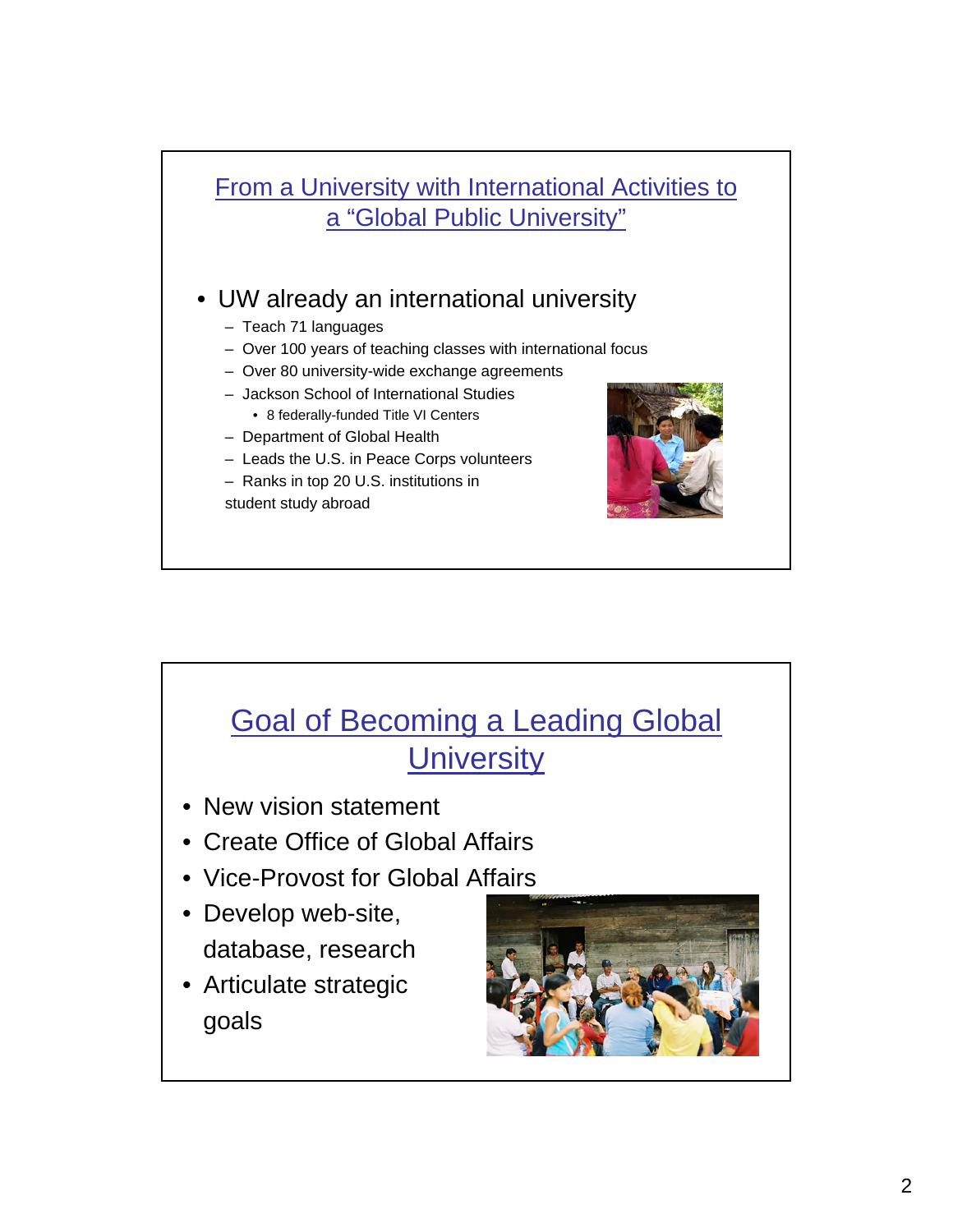## New Vision Statement



## **World Citizens**

"We are compassionate and committed to the active pursuit of global engagement and connectedness. We assume leadership roles to make the world a better place through education and research. We embrace our role to foster engaged and responsible citizenship as part of the learning experience of our students, faculty, and staff."

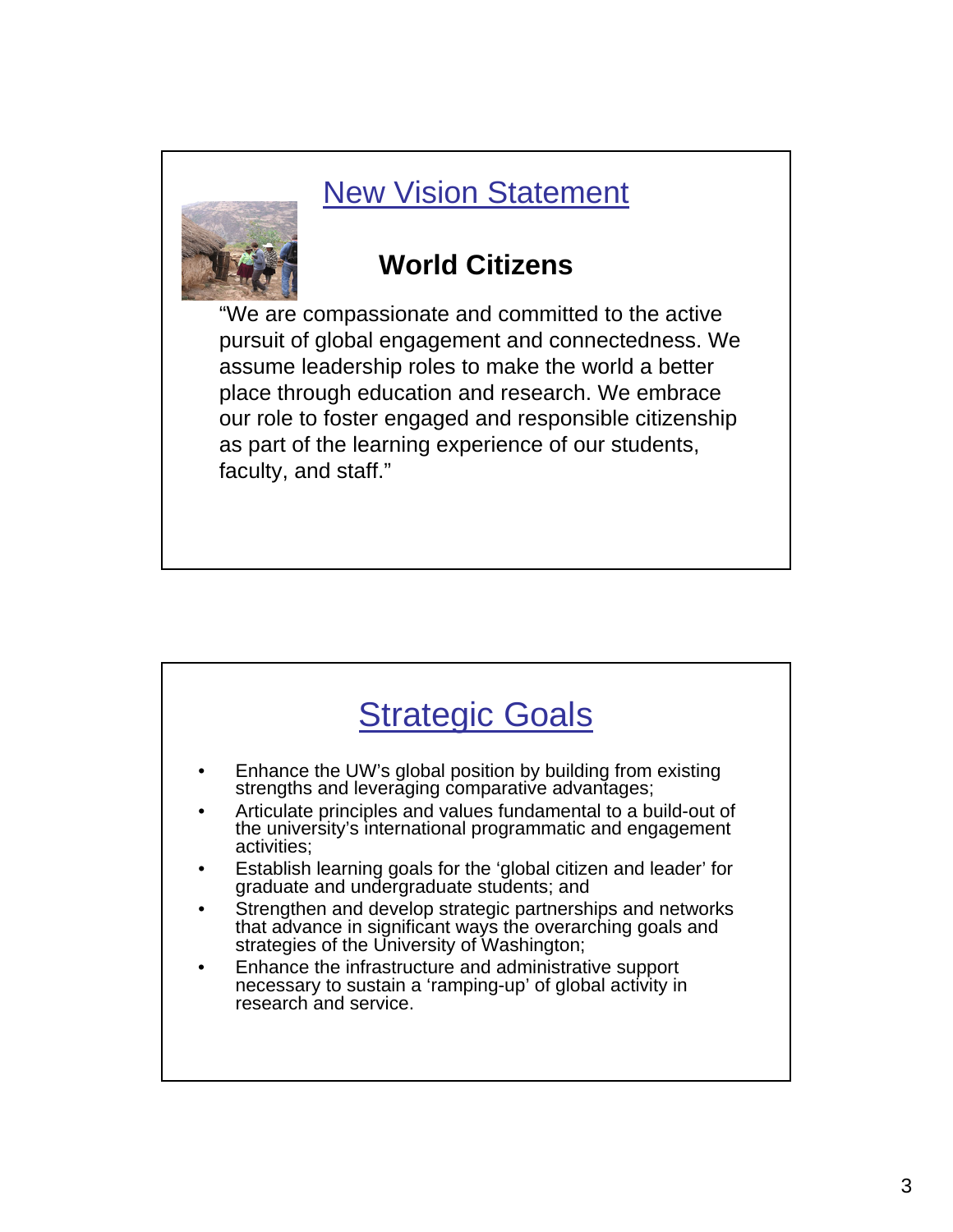

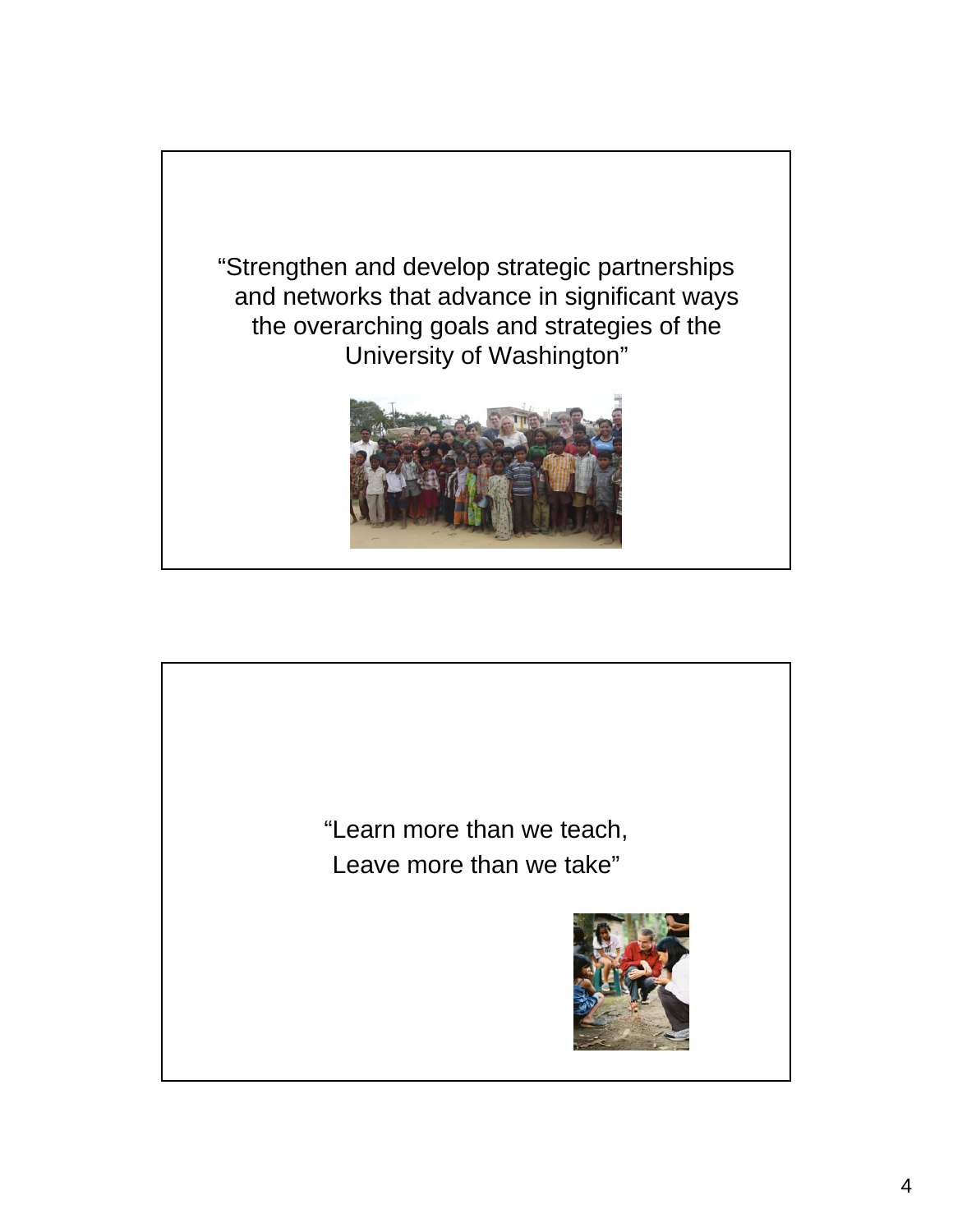## New Department of Global Health, 2006

• \$20m gift from the Bill & Melinda Gates Foundation

• Joint Department Between School of Medicine & School of Public Health

• Chair, Dr. King Holmes, world leader in AIDS and infectious disease research & training

• Focus on:

• infectious disease; injury control; reproductive, maternal & child health; health care systems



### **Institute for Health Metrics & Evaluation**

• \$105m gift from the Bill & Melinda Gates Foundation

• high-quality data and analysis on health needs and outcomes

- assessing the performance of health programs
- Chair: Dr. Christopher Murray

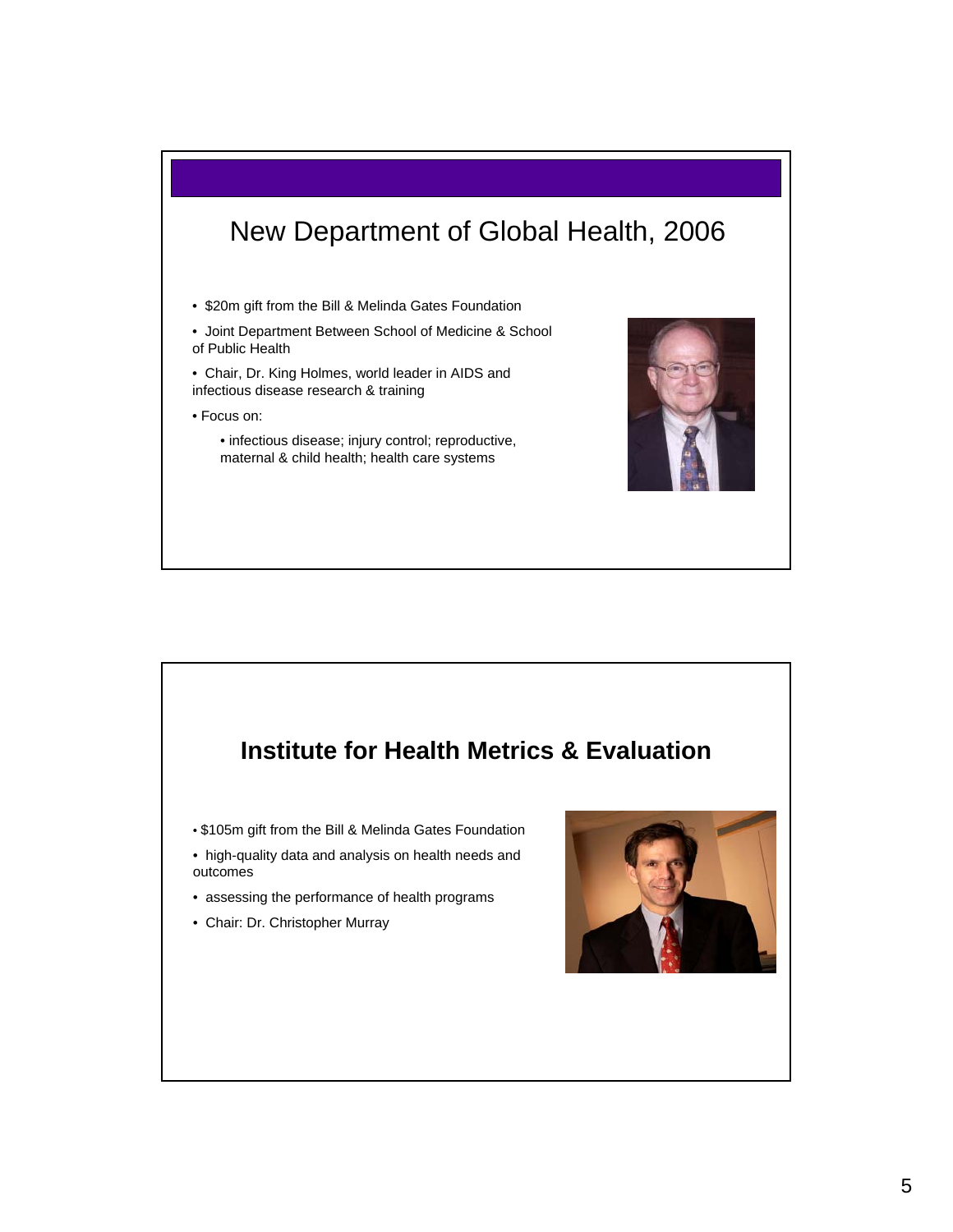

# the Global state of Washington

WORKING TOGETHER TO IMPROVE THE WORLD

#### LEADERSHIP, INNOVATION, ENTREPRENEURSHIP IN SUSTAINABLE DEVELOPMENT

- . 355 non-profit organizations and foundations working internationally
- · 124 university-based centers
- . 293 businesses contributing to over 400 initiatives
- . 200 university-level degrees with international foci

.<br>VERSITY OF WASHINGTON • SEATTLE INTERNATIONAL FOUNDATION • WASH:

www.globalwa.org

#### **The Global State of Washington Steering Committee** Bob Watt, **The Boeing Company**

Lawrence Yanovitch, **The Gates Foundation** Jeff Vincent, **Laird Norton Company** Akhtar Badshah, **Microsoft Corporation** Kristi Branch, **Battelle/**P**acific Northwest National Laboratory**  Chris Elias, **PATH** Carol Lewis, **Philanthropy Northwest**  Bill Clapp, **Seattle International Foundation** Herman Uscategui, **Starbucks** Bill Stafford, **Trade Development Alliance**  Sara Curran, **University of Washington** Susan Jeffords, **University of Washington**  Lance LeLoup, **Washington State University**  Ian Moncaster, **World Affairs Council**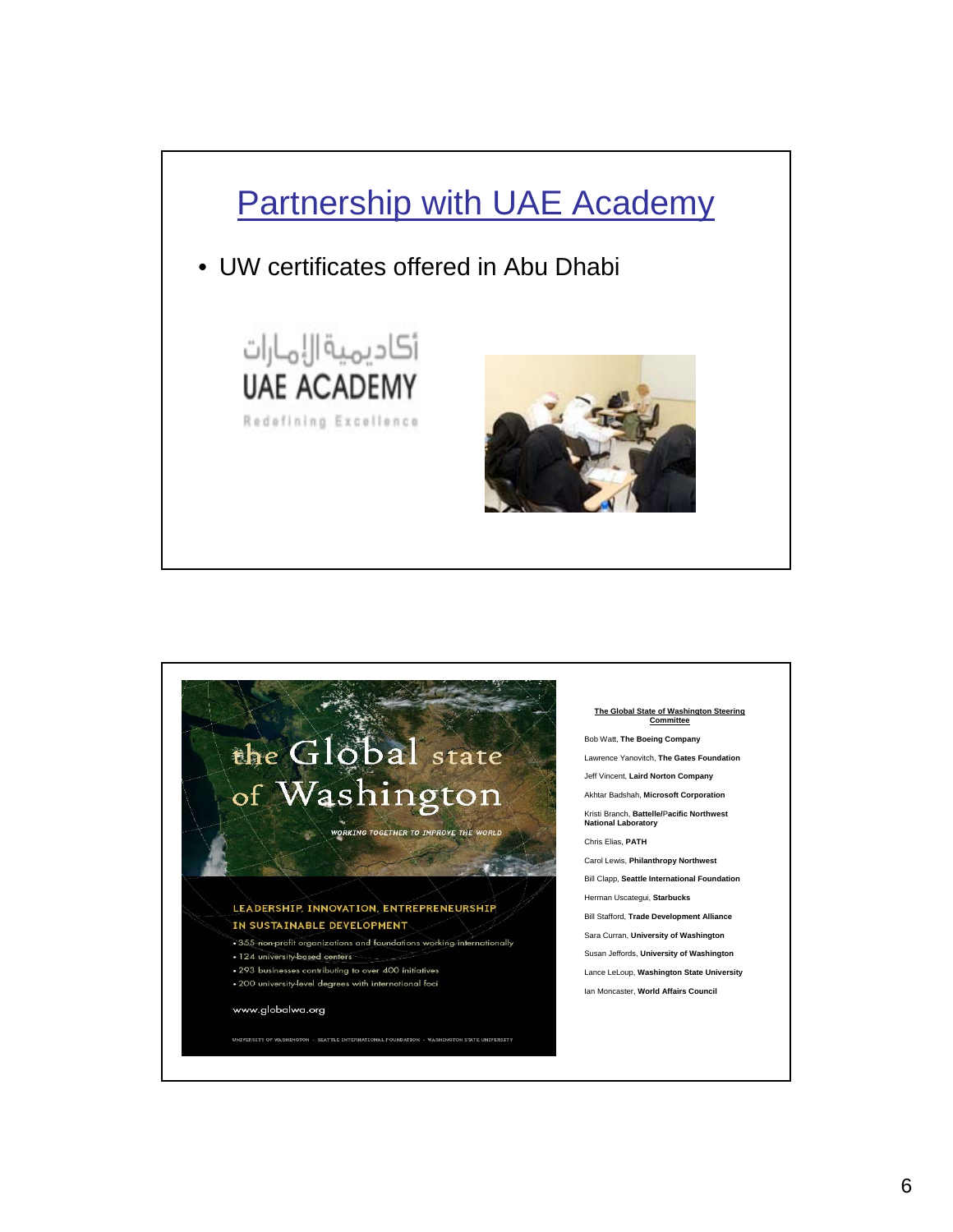

#### **The Global State of Washington Initiative**

- A partnership between the Seattle International Foundation, the University of Washington, and Washington State University
- In the State of Washington, businesses, universities, non-governmental organizations and opportunities for all people.
- We come together for research institutes, along with hundreds of civic organizations, are committed to having a positive impact in the world through lowering poverty, improving health, preserving the environment, enhancing rights and security and increasing the purpose of:
- Increasing the effectiveness and impact of our work.
- Growing awareness and support for our work within the state and elsewhere.
- Making the State of Washington an important global center for sustainable development and policy work.
- Contributing to a vibrant State economy, attracting investors, creating jobs, and enhancing the quality of life through our work.
- Offering our students and citizens the opportunities to be "global citizens."